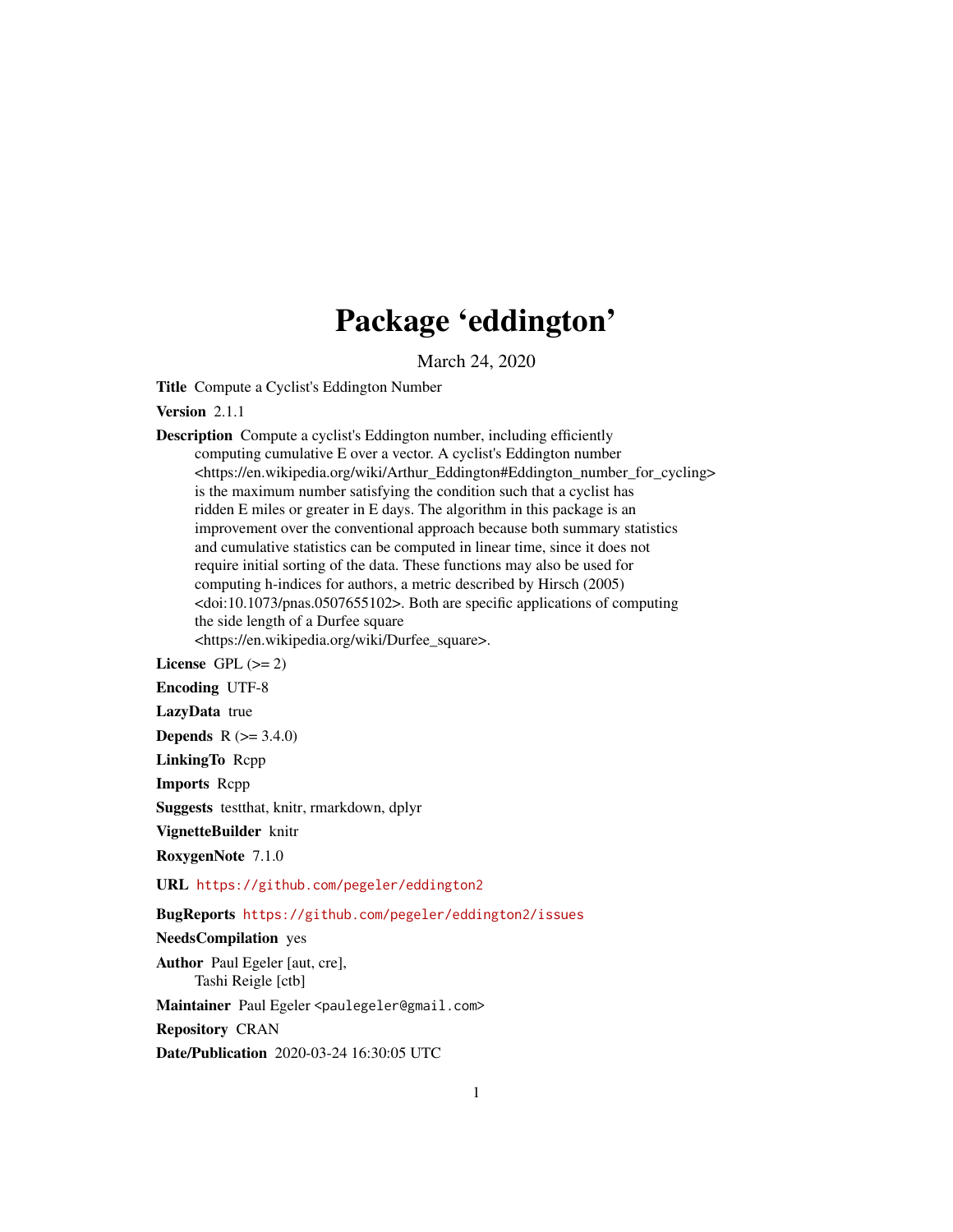## <span id="page-1-0"></span>R topics documented:

| Index |  |  |  |  |  |  |  |  |  |  |  |  |  |  |  |  |  |  |  |  |
|-------|--|--|--|--|--|--|--|--|--|--|--|--|--|--|--|--|--|--|--|--|
|       |  |  |  |  |  |  |  |  |  |  |  |  |  |  |  |  |  |  |  |  |
|       |  |  |  |  |  |  |  |  |  |  |  |  |  |  |  |  |  |  |  |  |
|       |  |  |  |  |  |  |  |  |  |  |  |  |  |  |  |  |  |  |  |  |
|       |  |  |  |  |  |  |  |  |  |  |  |  |  |  |  |  |  |  |  |  |
|       |  |  |  |  |  |  |  |  |  |  |  |  |  |  |  |  |  |  |  |  |
|       |  |  |  |  |  |  |  |  |  |  |  |  |  |  |  |  |  |  |  |  |

<span id="page-1-2"></span>

E\_cum *Calculate the cumulative Eddington number*

#### Description

This function is much like [E\\_num](#page-2-1) except it provides a cumulative Eddington number over the vector rather than a single summary number.

#### Usage

E\_cum(rides)

#### Arguments

rides A vector of mileage, where each element represents a single day.

#### Value

An integer vector the same length as rides.

## See Also

[E\\_next](#page-1-1), [E\\_num](#page-2-1), [E\\_req](#page-3-1), [E\\_sat](#page-3-2)

<span id="page-1-1"></span>

| E next | Get the number of rides required to increment to the next Eddington |
|--------|---------------------------------------------------------------------|
|        | number                                                              |

#### Description

Get the number of rides required to increment to the next Eddington number.

#### Usage

E\_next(rides)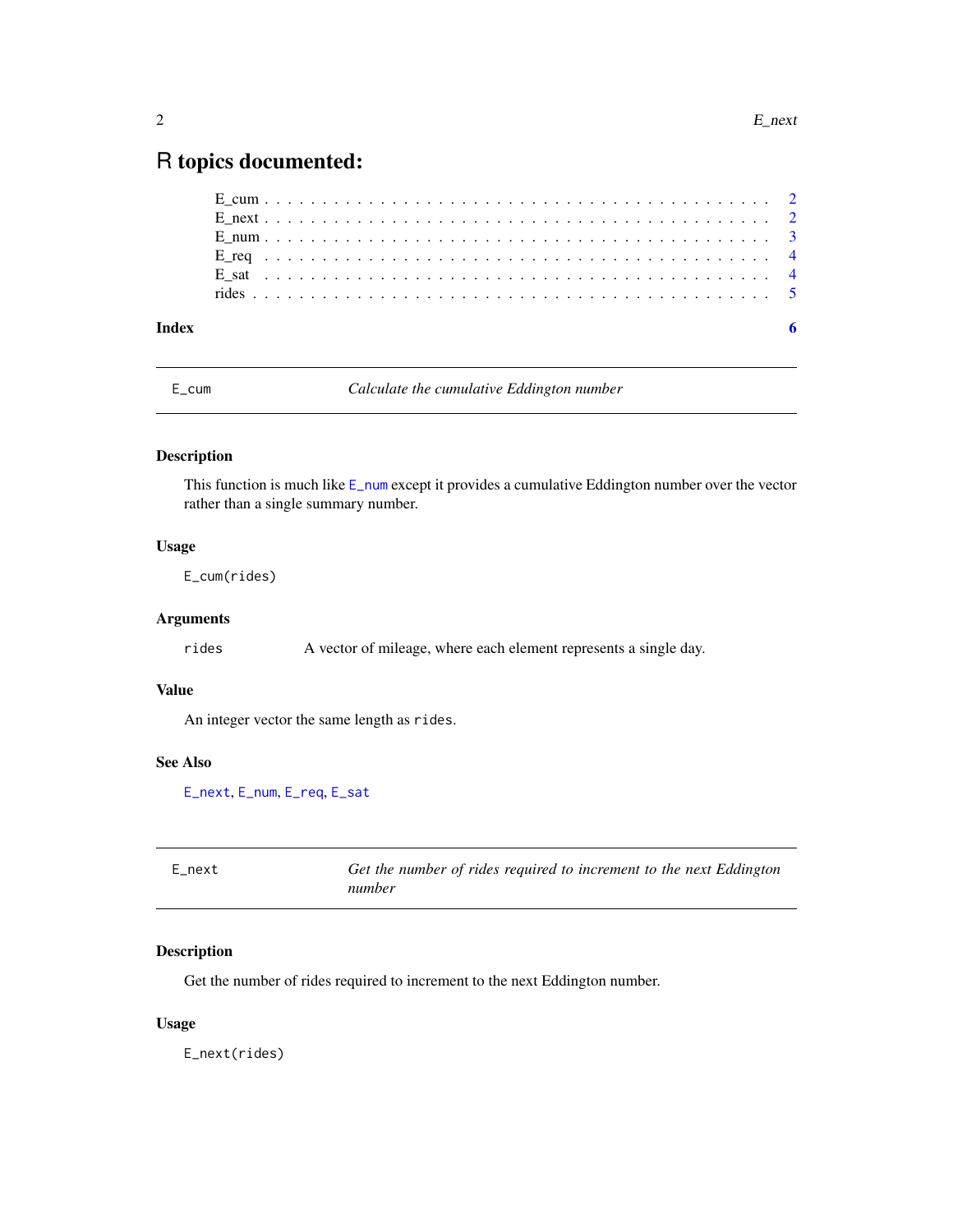#### <span id="page-2-0"></span> $E_{\text{num}}$  3

#### Arguments

rides A vector of mileage, where each element represents a single day.

#### Value

A named list with the current Eddington number (E) and the number of rides required to increment by one (req).

#### See Also

[E\\_cum](#page-1-2), [E\\_num](#page-2-1), [E\\_req](#page-3-1), [E\\_sat](#page-3-2)

<span id="page-2-1"></span>E\_num *Get the Eddington number for cycling*

#### Description

Gets the [Eddington number for cycling.](https://en.wikipedia.org/wiki/Arthur_Eddington#Eddington_number_for_cycling) The Eddington Number for cycling, *E*, is the maximum number where a cyclist has ridden *E* miles in *E* days.

#### Usage

E\_num(rides)

#### Arguments

rides A vector of mileage, where each element represents a single day.

#### Details

The Eddington Number for cycling is related to computing the rank of an integer partition, which is the same as computing the side length of its [Durfee square.](https://en.wikipedia.org/wiki/Durfee_square) Another relevant application of this metric is computing the [Hirsch index](https://doi.org/10.1073/pnas.0507655102) for publications.

This is not to be confused with the [Eddington Number in astrophysics,](https://en.wikipedia.org/wiki/Eddington_number)  $N_{Edd}$ , which represents the number of protons in the observable universe.

#### Value

An integer which is the Eddington cycling number for the data provided.

#### See Also

[E\\_cum](#page-1-2), [E\\_next](#page-1-1), [E\\_req](#page-3-1), [E\\_sat](#page-3-2)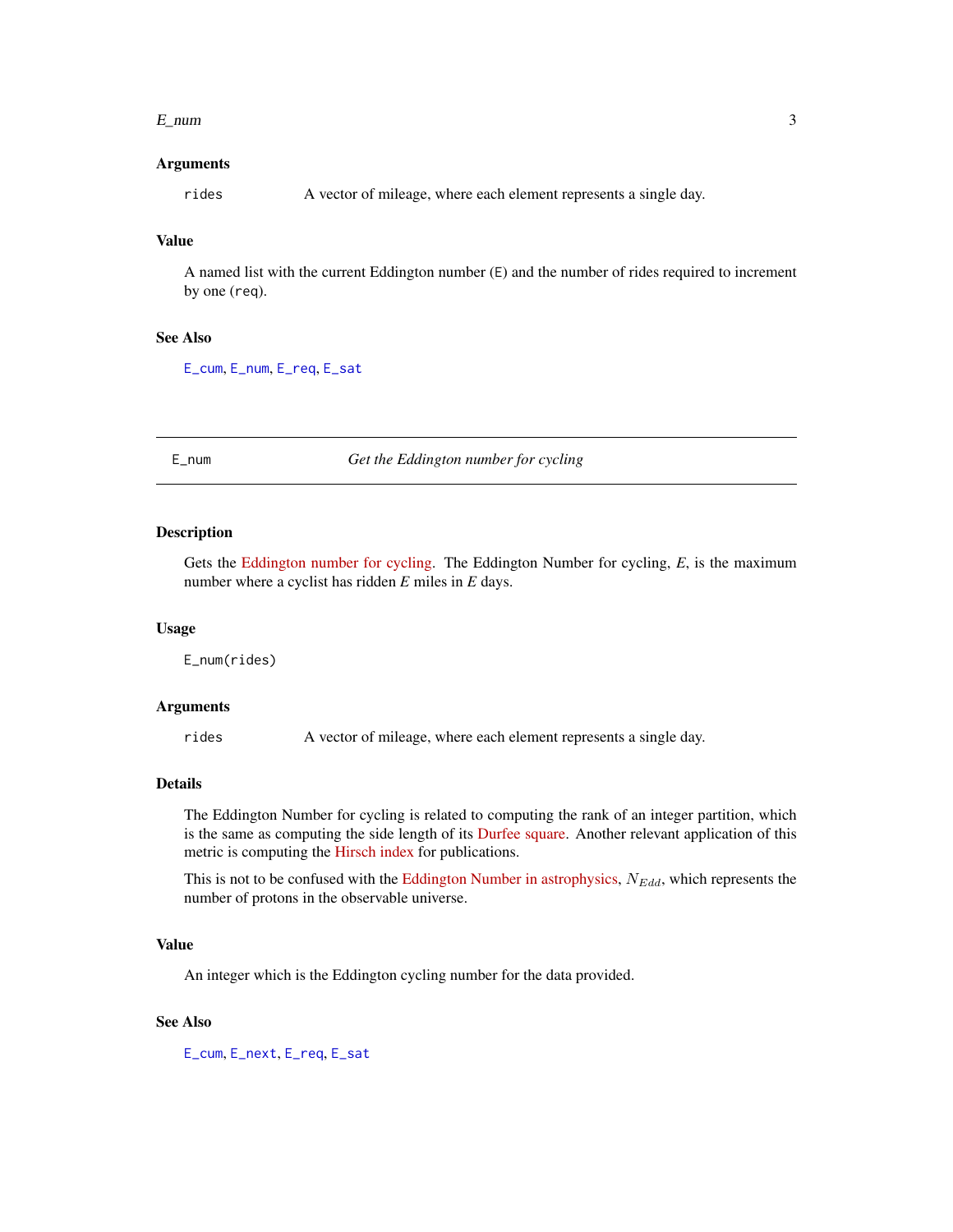#### <span id="page-3-0"></span>Examples

```
# Randomly generate a set of 15 rides
rides \leq rgamma(15, shape = 2, scale = 10)
# View the rides sorted in decreasing order
setNames(sort(rides, decreasing = TRUE), seq_along(rides))
# Get the Eddington number
E_num(rides)
```
<span id="page-3-1"></span>E\_req *Determine the number of additional rides required to achieve a specified Eddington number*

#### Description

Determine the number of additional rides required to achieve a specified Eddington number.

#### Usage

```
E_req(rides, candidate)
```
#### Arguments

| rides     | A vector of mileage, where each element represents a single day. |
|-----------|------------------------------------------------------------------|
| candidate | The Eddington number to test for.                                |

#### Value

An integer vector of length 1. Returns 0L if *E* is already achieved.

#### See Also

[E\\_cum](#page-1-2), [E\\_next](#page-1-1), [E\\_num](#page-2-1), [E\\_sat](#page-3-2)

<span id="page-3-2"></span>E\_sat *Determine if a dataset satisfies a specified Eddington number*

#### Description

Indicates whether a certain Eddington number is satisfied, given the data.

#### Usage

E\_sat(rides, candidate)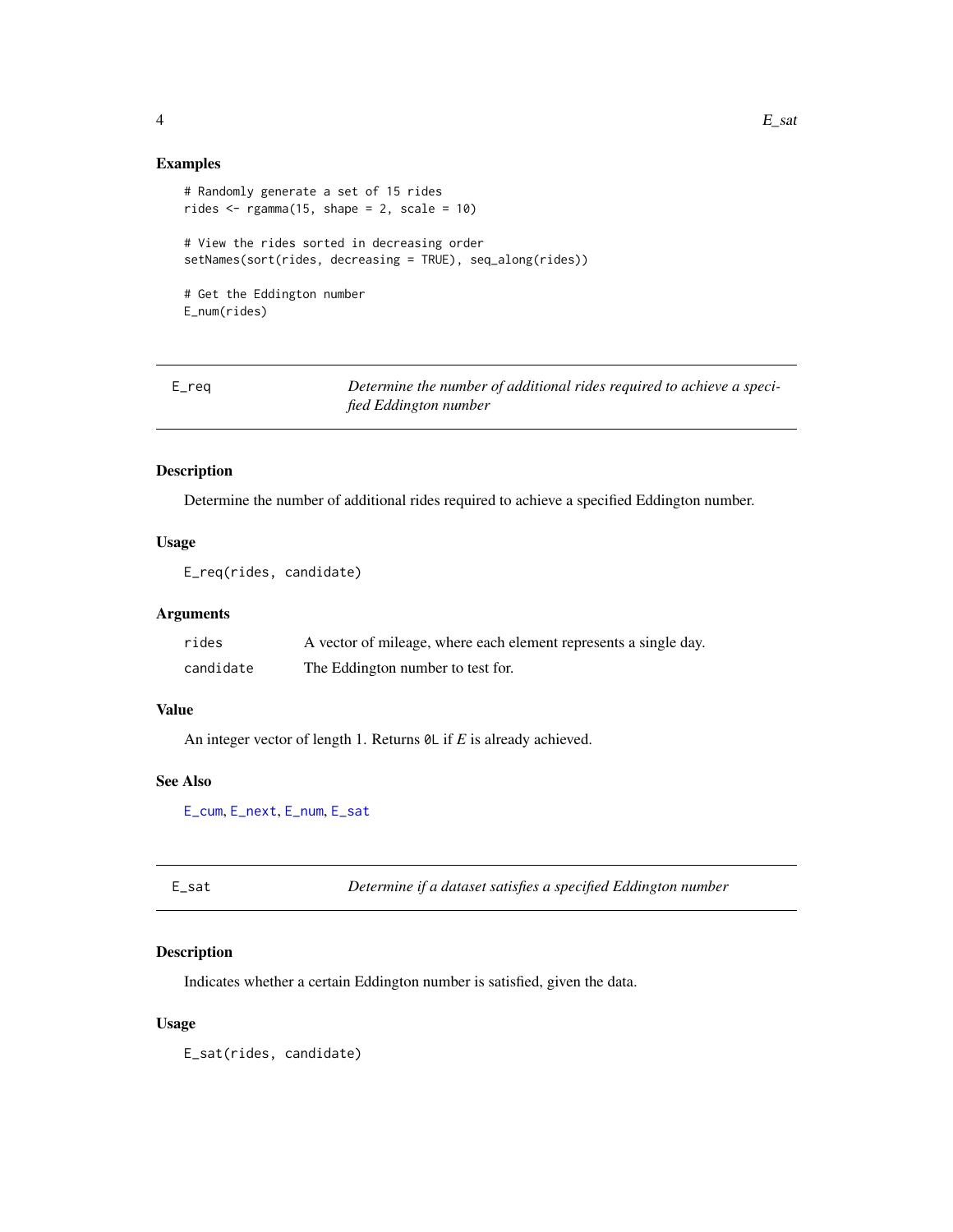#### <span id="page-4-0"></span>rides 5

## Arguments

| rides     | A vector of mileage, where each element represents a single day. |
|-----------|------------------------------------------------------------------|
| candidate | The Eddington number to test for.                                |

#### Value

A logical vector of length 1.

#### See Also

[E\\_cum](#page-1-2), [E\\_next](#page-1-1), [E\\_num](#page-2-1), [E\\_req](#page-3-1)

rides *A year of simulated bicycle ride mileages*

#### Description

Simulated dates and distances of rides occurring in 2009.

#### Usage

rides

#### Format

A data frame with 250 rows and 2 variables:

ride\_date date the ride occurred ride\_length the length in miles

#### Details

The dataset contains a total of 3,419 miles spread across 178 unique days. The Eddington number for the year was 29.